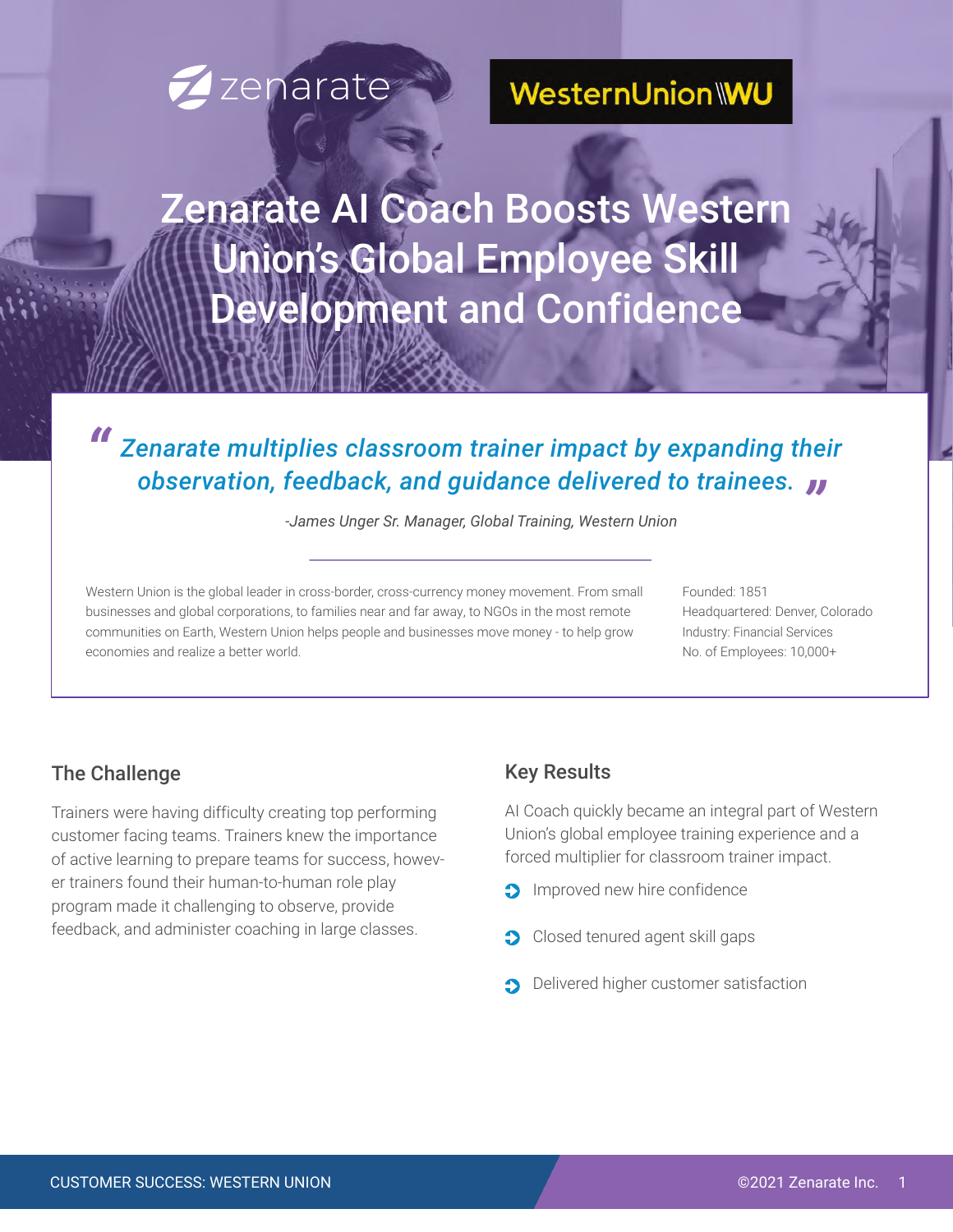### The Solution

With Zenarate AI Coach, Western Union uses AI conversation simulation to create winning customer-facing teams right out of training and close skill gaps for their underperforming tenured agents. Customer-facing teams master real scenarios they encounter with customers, and trainers can easily track individual and team performance.

### Companies Like WU Experience Proven **Outcomes**

- **56%** Avg. Acceleration in new hire speed to proficiency
- **42%** Avg. Lift in customer service and collections conversion rates
- **33%** Avg. Improvement in QA & Compliance scores
- **32%** Avg. Reduction in Employee Attrition

The results are truly pronounced. Western Union employees who graduate from Zenarate AI Coach report a much higher level of confidence in their ability to perform job duties than those that completed training without AI Coach. Western Union agents master best and required practices across any customer scenario for new hires and tenured agents.

"We saw an immediate increase in our teams' ability to deliver expected communications. And an immediate turn around in skill proficiencies – delivering improved empathy, customer satisfaction, active listening, and all the other actions that we want them practicing for the improved customer experiences"

> *James Unger Sr. Manager of Global Training, WU*

## Western Union Partners with Zenarate to Revamp Global **Training**

Western Union is always looking for ways to improve training experiences, employee skill building, and customer satisfaction. However, improvement in those areas is often a challenge due to their heavily regulated financial services industry, where compliance across their money transfer business is a must. James Unger, Sr. Manager of Global Training for Western Union points out, "There are specific scenarios where we have to make sure we are acting in 100% compliance with regulator expectations…We were searching for the best way to provide our employees the opportunity to practice delivering service content and information in a completely compliant way while promoting customer care."

Western Union needed to boost their training improvement goals among global employees. This is why Western Union partnered with Zenarate to implement AI Coach, the only solution delivering advanced conversation simulation focused on helping customer-facing employees perform their best.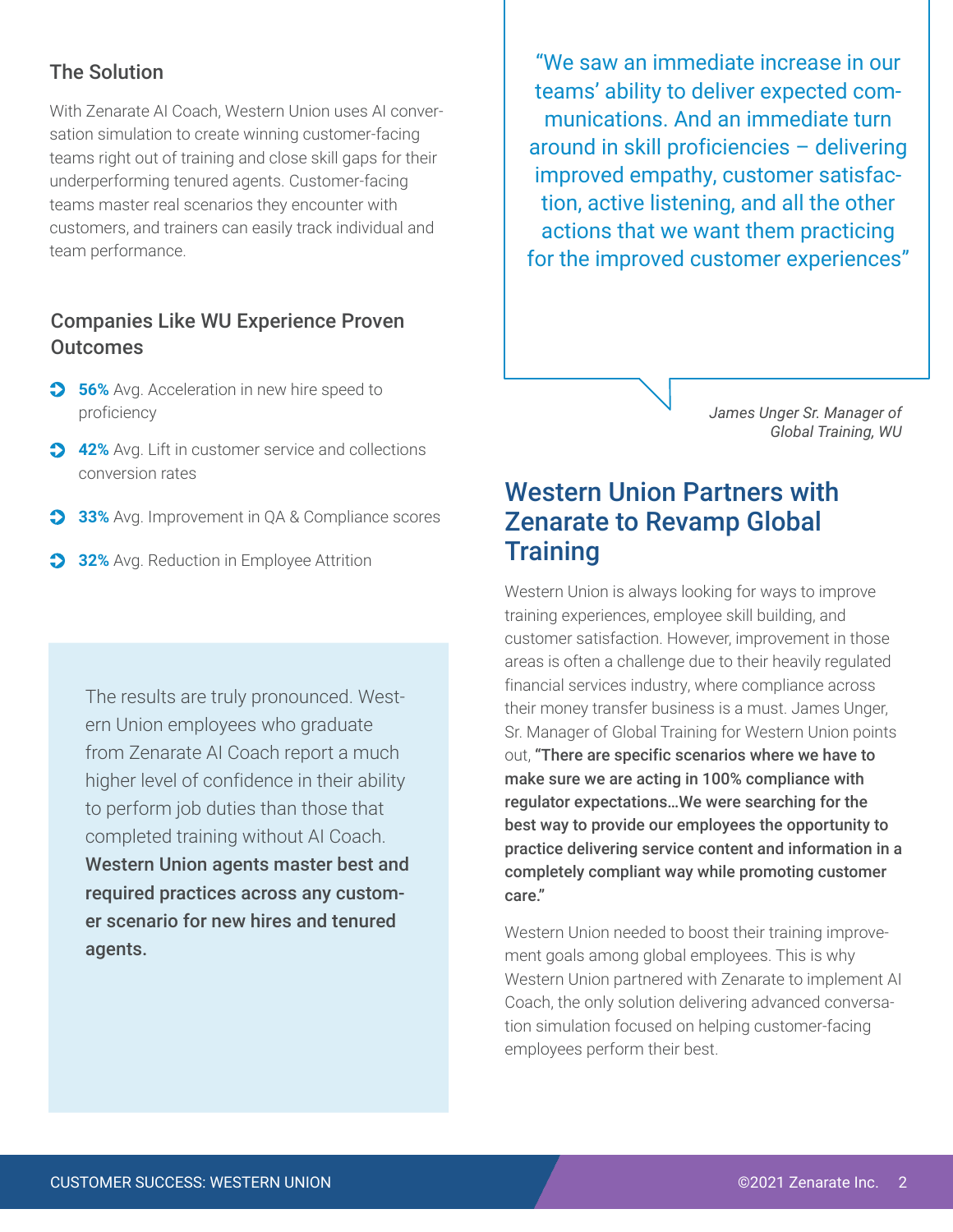AI Coach requires no personal or account information and no IT integrations for full-scale roll out, making AI Coach implementation and adoption easy for Western Union. James mentioned that Zenarate's world class customer success team made the process even easier, "One of the things that I've really appreciated was the Zenarate team's willingness to provide us with tutoring and guidance in creating our own customer scenari-

os…The AI Coach interface is really intuitive, but sometimes we needed additional guidance. The Zenarate team's guidance and responsiveness was exceptional." Post implementation, trainers quickly adopted AI Coach into their workflows, "it's almost like they can't get enough," James says. In fact, AI Coach has been implemented globally at Western Union, effectively replacing role plays across global training in Egypt, Greece, Russia, China, Dominican Republic, Philippines, India, and Nicaragua. Western Union's global AI Coach is delivering important training feedback, skill mastery enforcement, and improvements to overall customer care.

#### Engage

Teammates engage with their personal AI Coach on high impact call scenarios they will face with live customers.

#### **Master**

Teammates master your Best & Required Practices with their personal Zenarate AI Coach simulating a customer while providing real-time feedback.

#### Perform

Your Zenarate AI Coach provides a Simulation Scorecard certifying teammates who have mastered your best methods and are ready to engage with live customers as top performers.methods and are ready to hit the floor.

## AI Coach Delivers Immediate Improvements to Customer Care

Western Union's customer facing teams have strict regulations to follow. They meet these regulatory standards by practicing robust customer care.

James explained that customer care is about making specific accurate disclosures to customers while simultaneously giving customers the best experience possible. He was very pleased when he saw immediate improvements in customer care post AI Coach implementation. "We saw an immediate increase in our teams' ability to deliver expected communications. And an immediate turn around in skill proficiencies – delivering improved empathy, customer satisfaction, active listening, and all the other actions that we want them practicing for the improved customer experiences," says James.

The results are truly pronounced. Western Union employees who graduate from Zenarate AI Coach report a much higher level of confidence in their ability to perform job duties than those that completed training without AI Coach. The higher confidence levels can be attributed to AI Coach's use of advanced machine learning, which effectively gauges the intent of employee responses. Creating real-life scenario practice.

AI Coach is not based on scripting and mere keyword text/speech analysis. Instead, AI Coach can understand human intention, explanation, and complexity of scenarios delivering real-life experiential training for customer facing teams. Western Union's AI Coach gets smarter everyday learning from every user interaction, helping Western Union agents master best and required practices across any customer scenario for new hires and tenured agents.

> "One of AI Coach's biggest benefits is the ability to be used as a reinforcement and development tool for existing customer contact people. It gives them the opportunity and the context to practice in a completely safe environment, both building and reinforcing skills that they might need for new or existing duties."

> > *James Unger Sr. Manager of Global Training, WU*